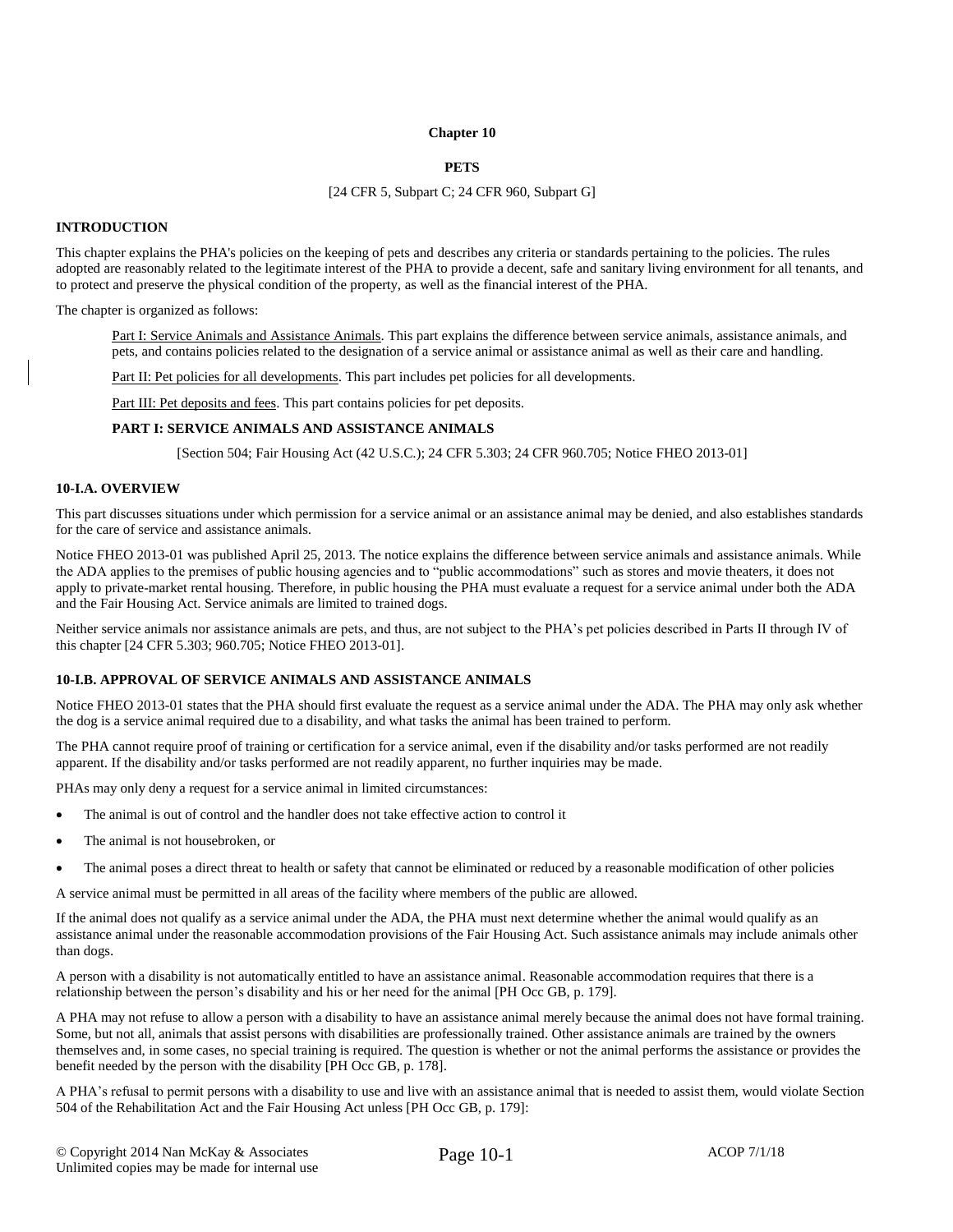- There is reliable objective evidence that the animal poses a direct threat to the health or safety of others that cannot be reduced or eliminated by a reasonable accommodation
- There is reliable objective evidence that the animal would cause substantial physical damage to the property of others

PHAs have the authority to regulate service animals and assistance animals under applicable federal, state, and local law [24 CFR 5.303(b)(3); 960.705(b)(3)].

# PHA Policy

For an animal to be excluded from the pet policy and be considered a service animal, it must be a trained dog, and there must be a person with disabilities in the household who requires the dog's services.

For an animal to be excluded from the pet policy and be considered an assistance animal, there must be a person with disabilities in the household, and the family must request and the PHA approve a reasonable accommodation in accordance with the policies contained in Chapter 2.

# **10-I.C. CARE AND HANDLING**

HUD regulations do not affect any authority a PHA may have to regulate service animals and assistance animals under federal, state, and local law [24 CFR 5.303; 24 CFR 960.705].

# PHA Policy

Residents must care for service animals and assistance animals in a manner that complies with state and local laws, including anticruelty laws.

Residents must ensure that service animals and assistance animals do not pose a direct threat to the health or safety of others, or cause substantial physical damage to the development, dwelling unit, or property of other residents.

When a resident's care or handling of a service animal or assistance animal violates these policies, the PHA will consider whether the violation could be reduced or eliminated by a reasonable accommodation. If the PHA determines that no such accommodation can be made, the PHA may withdraw the approval of a particular service or assistance animal.

Residents must comply with the rules for assistance animals found in Exhibit 10-2, Assistance Animal Addendum to the Lease.

# **PART II: PET POLICIES FOR ALL DEVELOPMENTS**

[24 CFR 5, Subpart C; 24 CFR 960, Subpart G]

### **10-II.A. OVERVIEW**

The purpose of a pet policy is to establish clear guidelines for ownership of pets and to ensure that no applicant or resident is discriminated against regarding admission or continued occupancy because of ownership of pets. It also establishes reasonable rules governing the keeping of common household pets. This part contains pet policies that apply to all developments.

# **10-II.B. MANAGEMENT APPROVAL OF PETS**

### **Registration of Pets**

PHAs may require registration of the pet with the PHA [24 CFR 960.707(b)(5)].

# PHA Policy

Dogs and cats must be registered with the PHA before they are brought onto the premises.

Registration includes documentation signed by a licensed veterinarian or state/local authority that the pet has received all inoculations required by state or local law, and that the pet has no communicable disease(s) and is pest-free. This registration must be renewed annually and will be coordinated with the annual reexamination date.

Two pet sponsors (named on the Pet Application) must be designated. These individuals agree to remove the pet from the premises should the resident become incapable of caring for the pet

Pets will not be approved to reside in a unit until completion of the registration requirements.

### **Refusal to Register Pets**

# PHA Policy

The PHA will refuse to register a pet if:

The pet is not *a common household pet* as defined in Section 10-II.C. below

The pet is a dog or cat at Leavitt Homes, Westview Terrace, Wilkes Villa, and Southside Gardens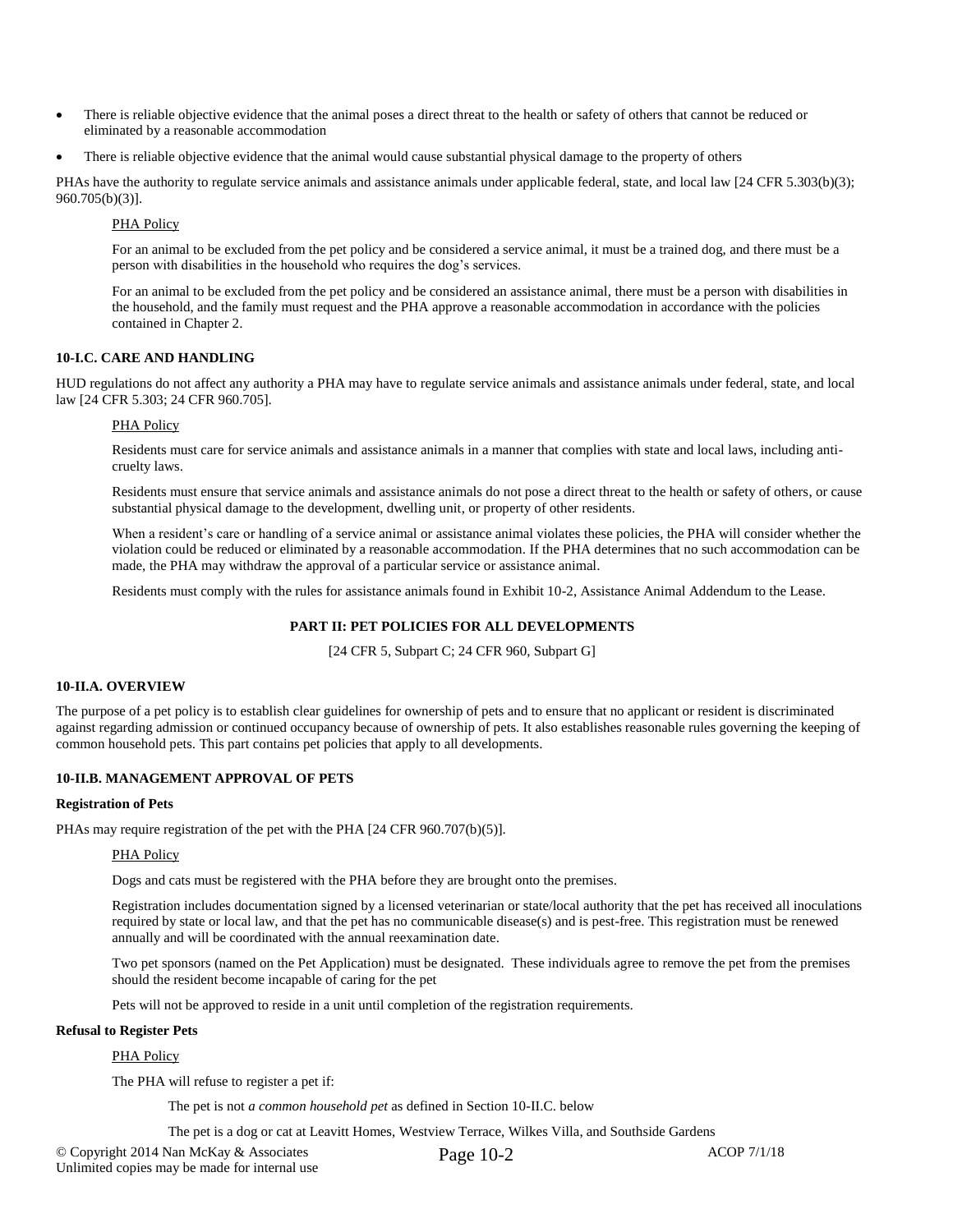Keeping the pet would violate any pet restrictions listed in this policy

The pet owner fails to provide complete pet registration information, or fails to update the registration annually

The applicant has previously been charged with animal cruelty under state or local law; or has been evicted, had to relinquish a pet or been prohibited from future pet ownership due to pet rule violations or a court order

The PHA reasonably determines that the pet owner is unable to keep the pet in compliance with the pet rules and other lease obligations. The pet's temperament and behavior may be considered as a factor in determining the pet owner's ability to comply with provisions of the lease.

If the PHA refuses to register a pet, a written notification will be sent to the pet owner within 10 business days of the PHA's decision. The notice will state the reason for refusing to register the pet and will inform the family of their right to appeal the decision in accordance with the PHA's grievance procedures.

# **Pet Agreement**

## PHA Policy

Residents who have been approved to have a dog or cat must enter into a pet agreement with the PHA, or the approval of the pet will be withdrawn.

The pet agreement is the resident's certification that he or she has received a copy of the PHA's pet policy and applicable house rules, that he or she has read the policies and/or rules, understands them, and agrees to comply with them.

The resident further certifies by signing the pet agreement that he or she understands that noncompliance with the PHA's pet policy and applicable house rules may result in the withdrawal of PHA approval of the pet or termination of tenancy.

# **10-II.C. STANDARDS FOR PETS [24 CFR 5.318; 960.707(b)]**

PHAs may establish reasonable requirements related to pet ownership including, but not limited to:

- Limitations on the number of animals in a unit, based on unit size
- Prohibitions on types of animals that the PHA classifies as dangerous, provided that such classifications are consistent with applicable state and local law
- Prohibitions on individual animals, based on certain factors, including the size and weight of the animal
- Requiring pet owners to have their pets spayed or neutered

PHAs may not require pet owners to have any pet's vocal cords removed.

### **Definition of "Common Household Pet"**

There is no regulatory definition of common household pet for public housing programs, although the regulations for pet ownership in both elderly/disabled and general occupancy developments use the term. The regulations for pet ownership in elderly/disabled developments expressly authorize PHAs to define the term [24 CFR 5.306(2)].

### PHA Policy

*Common household pet* means a domesticated animal, such as a dog, cat, bird, or fish that is traditionally recognized as a companion animal and is kept in the home for pleasure rather than commercial purposes.

The following animals are not considered common household pets:

Reptiles (including iguanas, snakes, komodo dragons, and other lizards)

Rodents (excluding hamsters, gerbils, and guinea pigs)

Exotic birds (other than parakeets,, canaries, parrots, and cockatiels)

Insects

Arachnids

Wild animals or feral animals

Farm animals

Pot-bellied pigs

Animals used for commercial breeding

# **Pet Restrictions**

© Copyright 2014 Nan McKay & Associates <br>  $P_{A}$   $Q_{C}$  10-3 ACOP 7/1/18 Unlimited copies may be made for internal use PHA Policy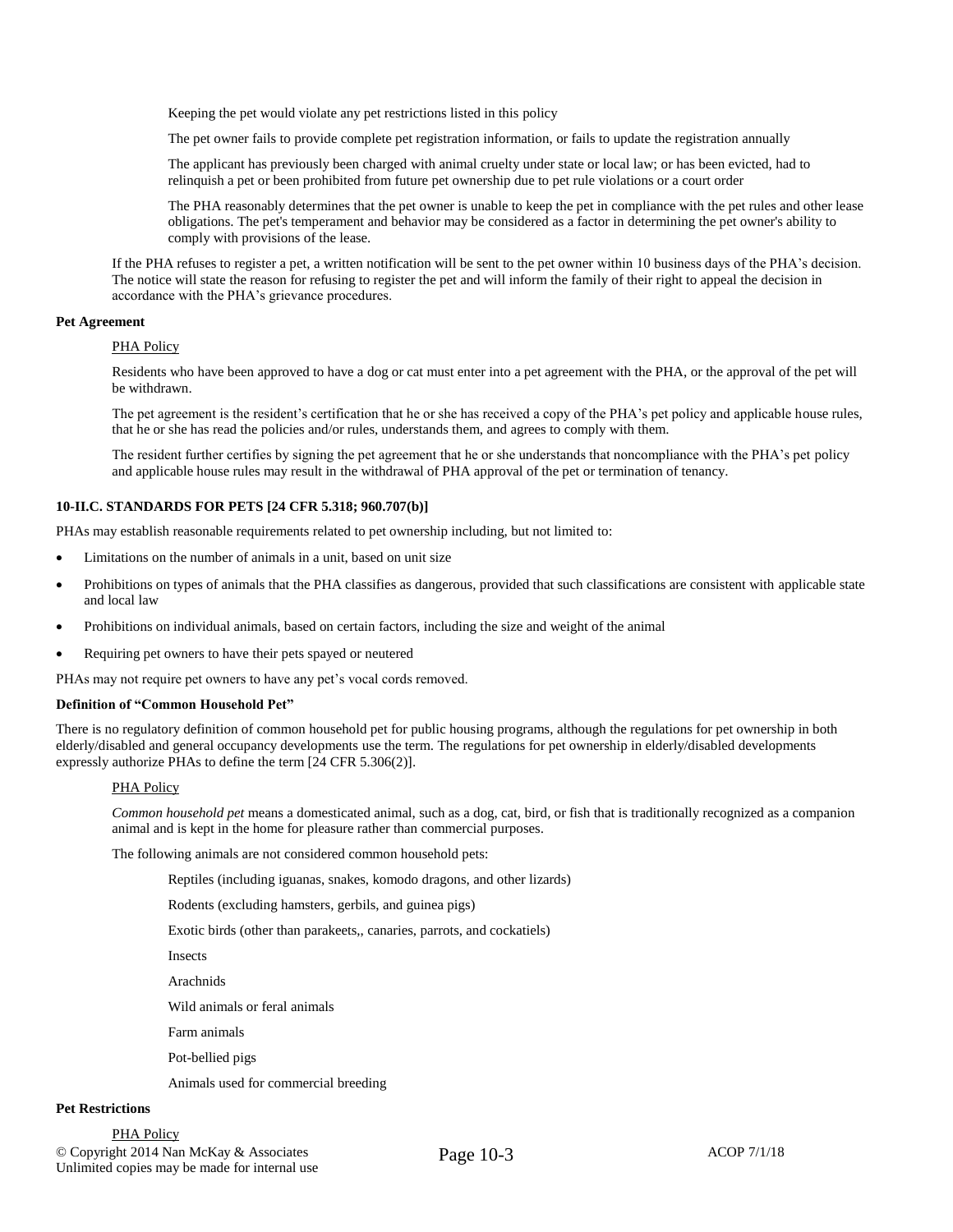The following animals are not permitted:

Any animal whose adult weight will exceed 20 pounds or adult height at the shoulder will exceed 15 inches

Any animal that has been determined to be or may be defined as a "Dangerous Animal" or "Vicious Animal" pursuant to Section 955.11 of the Ohio Revised Code or that engages in any activity described in Section 955.11 of the Ohio Revised Code

Ferrets or other animals whose natural protective mechanisms pose a risk to small children of serious bites or lacerations

Any animal not permitted under state or local law or code

# **Number of Pets**

### PHA Policy

Residents may own a maximum of 1 pet, with the exception of birds, hamsters, gerbils, and guinea pigs where no more than two of the aforementioned pets are permitted

In the case of fish, residents may keep no more than can be maintained in a safe and healthy manner in a tank holding up to 20 gallons. Such a tank or aquarium will not be counted as 1 pet.

#### **Other Requirements**

#### PHA Policy

Dogs and cats must be spayed or neutered at the time of registration or, in the case of underage animals, within 30 days of the pet reaching 6 months of age. Exceptions may be made upon veterinary certification that subjecting this particular pet to the procedure would be temporarily or permanently medically unsafe or unnecessary.

Pets must be licensed in accordance with state or local law. Residents must provide proof of licensing at the time of registration and annually, in conjunction with the resident's annual reexamination.

All dogs must wear collars with identifying tags (license and rabies). All registered pets will be photographed with the photo being placed in the resident's folder.

Birds must be confined to a cage at all times.

# **10-II.D. PET RULES**

Pet owners must maintain pets responsibly, in accordance with PHA policies, and in compliance with applicable state and local public health, animal control, and animal cruelty laws and regulations [24 CFR 5.315; 24 CFR 960.707(a)].

### **Pet Area Restrictions**

#### PHA Policy

Pets must be maintained within the resident's unit. When outside of the unit (within the building or on the grounds) dogs and cats must be kept on a leash or carried. In hirise buildings, dogs that are on a leash must be muzzled. At family units (other than scattered site units with fenced in yards) dogs must be leashed and muzzled at all times while outside the leased unit. They must be under the control of the resident or other responsible individual (not under the age of 10) at all times. Pets are not permitted to loiter in common areas.

Pets other than dogs or cats must be kept in a cage or carrier when outside of the unit.

Pets are not permitted in common areas including lobbies, community rooms and laundry areas except for those common areas which are entrances to and exits from the building.

Pet owners are not permitted to exercise pets or permit pets to deposit waste on project premises outside of the areas designated for such purposes.

# **Designated Pet/No-Pet Areas [24 CFR 5.318(g), PH Occ GB, p. 182]**

PHAs may designate buildings, floors of buildings, or sections of buildings as no-pet areas where pets generally may not be permitted. Pet rules may also designate buildings, floors of building, or sections of building for residency by pet-owning tenants.

PHAs may direct initial tenant moves as may be necessary to establish pet and no-pet areas. The PHA may not refuse to admit, or delay admission of, an applicant on the grounds that the applicant's admission would violate a pet or no-pet area. The PHA may adjust the pet and nopet areas or may direct such additional moves as may be necessary to accommodate such applicants for tenancy or to meet the changing needs of the existing tenants.

PHAs may not designate an entire development as a no-pet area, since regulations permit residents to own pets.

PHA Policy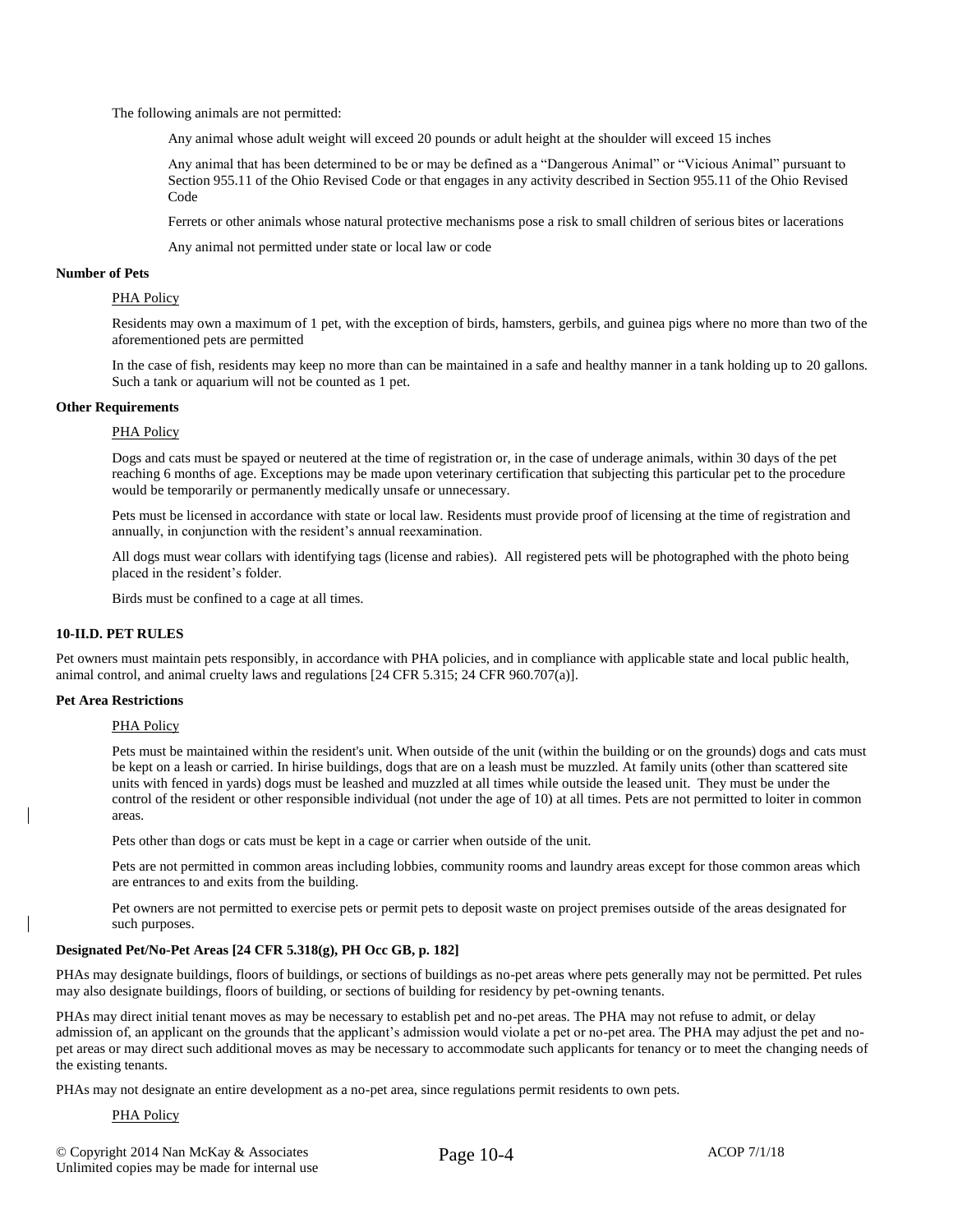With the exception of common areas as described in the previous policy, the PHA has not designated any buildings, floors of buildings, or sections of buildings as no-pet areas. In addition, the PHA has not designated any buildings, floors of buildings, or sections of buildings for residency of pet-owning tenants.

#### **Cleanliness**

# PHA Policy

Dogs are required to be "house-broken." Dogs must be able to relieve themselves outside the leased unit.

The pet owner shall be responsible for the removal of waste from the exercise area by placing it in a sealed plastic bag and disposing of it.

The pet owner shall take adequate precautions to eliminate any pet odors within or around the unit and to maintain the unit in a sanitary condition at all times.

#### Litter box requirements:

Pet owners must promptly dispose of waste from litter boxes and must maintain litter boxes in a sanitary manner. Cardboard boxes are not permitted to be used as litter boxes.

Litter shall not be disposed of by being flushed through a toilet.

Litter boxes shall be kept inside the resident's dwelling unit.

### **Alterations to Unit**

# PHA Policy

Pet owners shall not alter their unit, patio, premises or common areas to create an enclosure for any animal.

Installation of pet doors is prohibited.

### **Noise**

# PHA Policy

Pet owners must agree to control the noise of pets so that such noise does not constitute a nuisance to other residents or interrupt their peaceful enjoyment of their housing unit or premises. This includes, but is not limited to loud or continuous barking, howling, whining, biting, scratching, chirping, or other such activities.

### **Pet Care**

### PHA Policy

Each pet owner shall be responsible for adequate care, nutrition, exercise and medical attention for his/her pet.

Each pet owner shall be responsible for appropriately training and caring for his/her pet to ensure that the pet is not a nuisance or danger to other residents and does not damage PHA property.

No animals may be tethered or chained inside or outside the dwelling unit at any time.

# **Responsible Parties**

#### PHA Policy

The pet owner will be required to designate two responsible parties for the care of the pet if the health or safety of the pet is threatened by the death or incapacity of the pet owner, or by other factors that render the pet owner unable to care for the pet.

A resident who cares for another resident's pet must notify the PHA and sign a statement that they agree to abide by all of the pet rules.

#### **Pets Temporarily on the Premises**

## PHA Policy

Pets that are not owned by a tenant are not allowed on the premises. Residents are prohibited from feeding or harboring stray animals.

This rule does not apply to visiting pet programs sponsored by a humane society or other non-profit organizations, and approved by the PHA.

# **Pet Rule Violations**

## PHA Policy

All complaints of cruelty and all dog bites will be referred to animal control or an applicable agency for investigation and enforcement.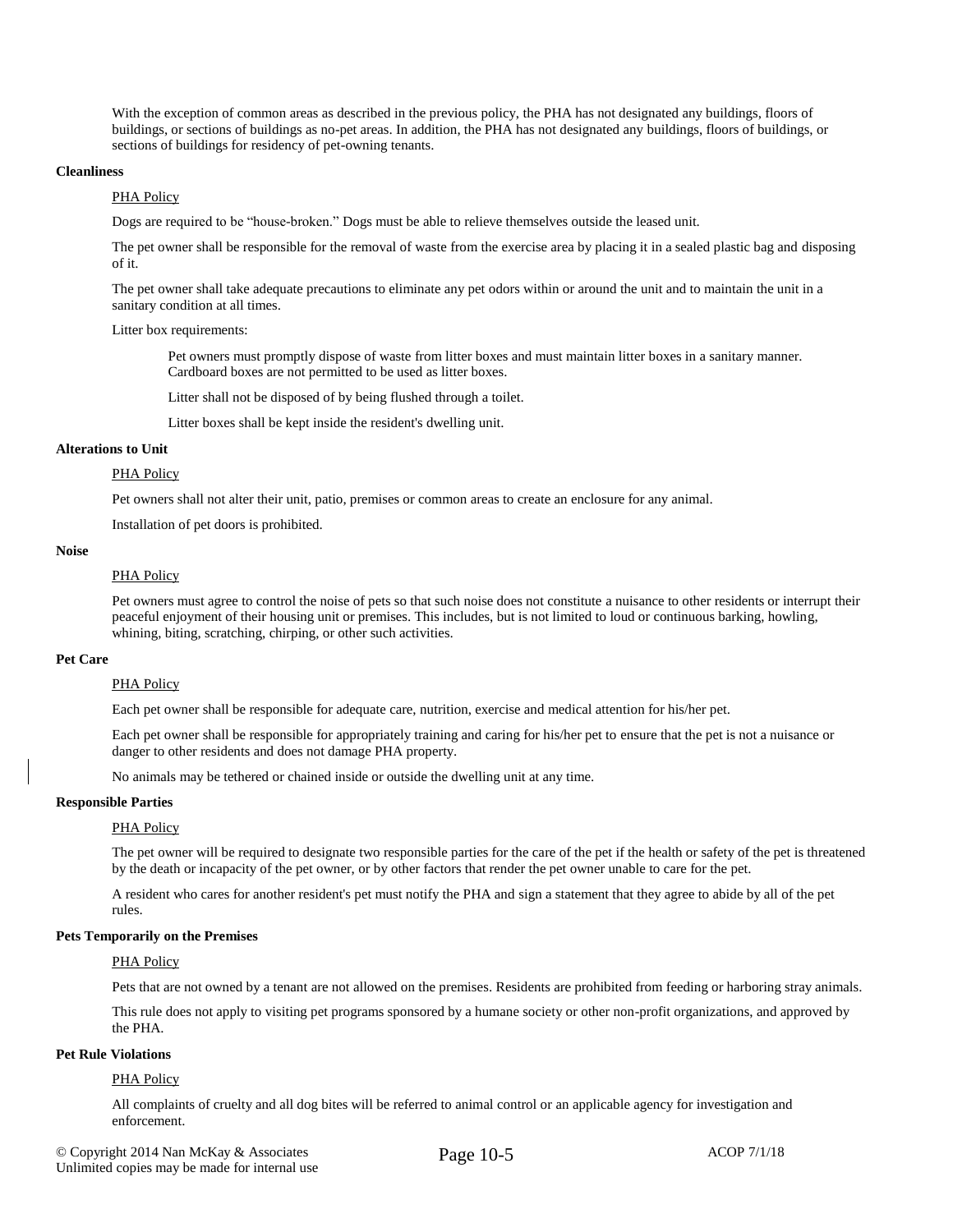If a determination is made on objective facts supported by written statements, that a resident/pet owner has violated the pet rules, written notice will be served.

The notice will contain a brief statement of the factual basis for the determination and the pet rule(s) that were violated. The notice will also state:

That the pet owner has 10 business days from the effective date of the service of notice to correct the violation or make written request for a meeting to discuss the violation

That the pet owner is entitled to be accompanied by another person of his or her choice at the meeting

That the pet owner's failure to correct the violation, request a meeting, or appear at a requested meeting may result in initiation of procedures to remove the pet, or to terminate the pet owner's tenancy

### **Notice for Pet Removal**

# PHA Policy

If the pet owner and the PHA are unable to resolve the violation at the meeting or the pet owner fails to correct the violation in the time period allotted by the PHA, the PHA may serve notice to remove the pet.

The notice will contain:

A brief statement of the factual basis for the PHA's determination of the pet rule that has been violated

The requirement that the resident /pet owner must remove the pet within 30 calendar days of the notice

A statement that failure to remove the pet may result in the initiation of termination of tenancy procedures

### **Pet Removal**

### PHA Policy

If the death or incapacity of the pet owner threatens the health or safety of the pet, or other factors occur that render the owner unable to care for the pet, the situation will be reported to the responsible party designated by the pet owner.

If the responsible party is unwilling or unable to care for the pet, or if the PHA after reasonable efforts cannot contact the responsible party, the PHA may contact the appropriate state or local agency and request the removal of the pet.

A pet may not be left unattended for more than twelve consecutive hours. If it is reported to PHA staff that a pet has been left unattended for more than a twelve hour period, LMHA may request the responsible party or the appropriate state or local agency to remove the pet. Any expense incurred for removal of the pet shall be the responsibility of the resident.

## **Termination of Tenancy**

### PHA Policy

The PHA may initiate procedures for termination of tenancy based on a pet rule violation if:

The pet owner has failed to remove the pet or correct a pet rule violation within the time period specified

The pet rule violation is sufficient to begin procedures to terminate tenancy under terms of the lease

# **Emergencies**

# PHA Policy

The PHA will take all necessary steps to ensure that pets that become vicious, display symptoms of severe illness, or demonstrate behavior that constitutes an immediate threat to the health or safety of others, are immediately removed from the premises by referring the situation to the appropriate state or local entity authorized to remove such animals.

If it is necessary for the PHA to place the pet in a shelter facility, the cost will be the responsibility of the pet owner.

If the pet is removed as a result of any aggressive act on the part of the pet, the pet will not be allowed back on the premises.

In the event of the death of the pet, the resident shall properly dispose of the pet. Under no circumstances shall a pet be buried on LMHA property or disposed of on the premises or in trash containers or dumpsters.

#### **Liability**

# PHA Policy

Residents owning pets shall be liable for the entire amount of all damages caused by their pet which shall include but shall not be limited to, the cost of cleaning, defleaing, deodorization, repair and replacements of floor coverings, doors, walls, windows, screens, appliances and any other part of the dwelling unit, landscaping, or other improvements on LMHA property. Pet owners may also be liable for injuries occurring to another individual or pet as a result of their pet's aggressive behavior.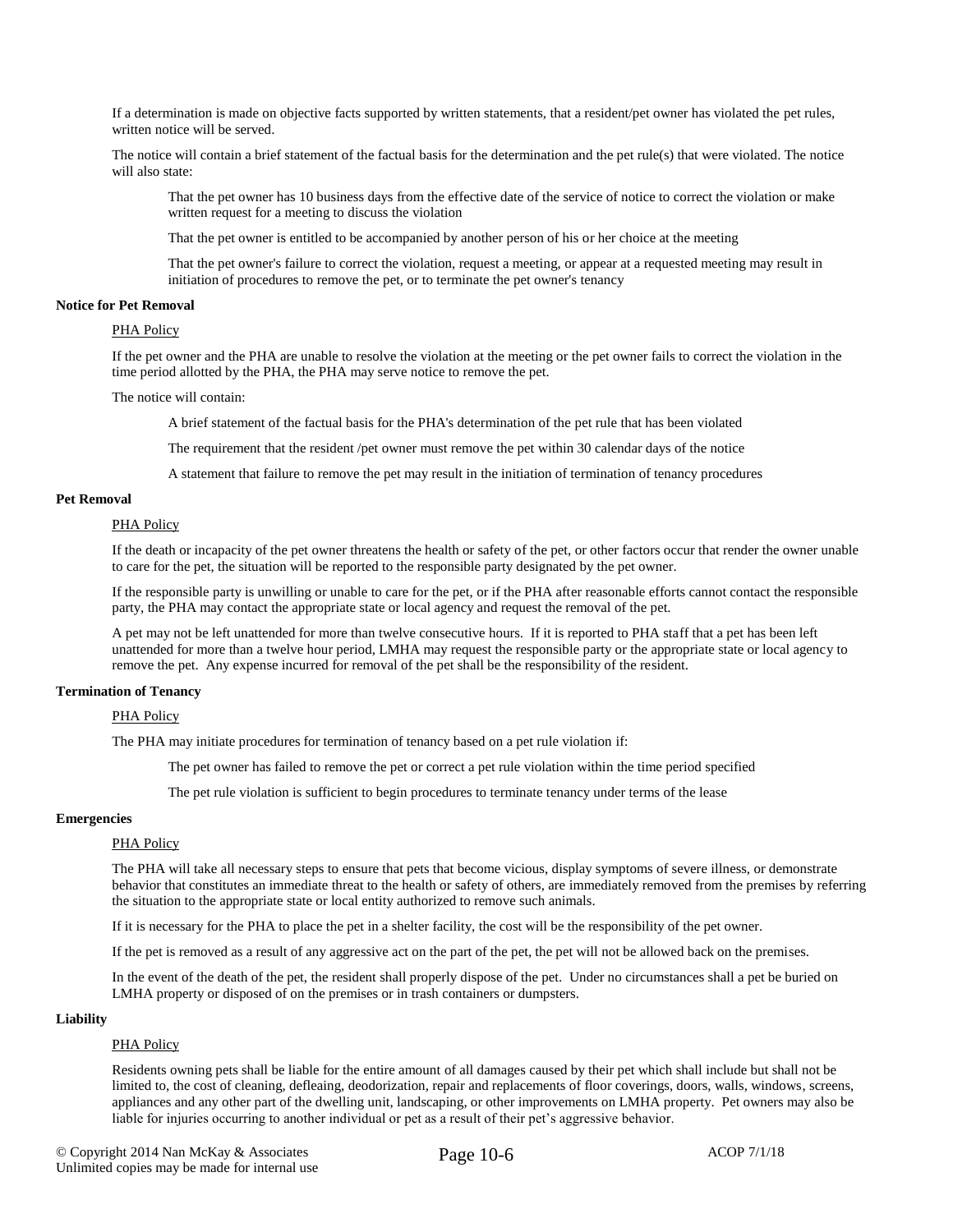### **Entry of Unit by LMHA Personnel**

# PHA Policy

LMHA Personnel will not enter a unit inhabited by a pet without a member of the household being present to restrain the pet, unless LMHA determines a pet has been left unattended or neglected and must be removed immediately. If a unit is to be inspected or a repair is required and the resident is unable to be home, the pet must be restrained in a cage in order for LMHA personnel to perform the necessary work. Dogs shall not be kept in a locked room within the unit. LMHA shall not be responsible if any animal escapes from its residence due to its maintenance, inspections or other activities. Each LMHA leased unit housing a pet will be issued a sticker which must be placed on the door or window of the unit, indicating a pet is present in the unit.

# **PART III: PET DEPOSITS AND FEES IN GENERAL OCCUPANCY DEVELOPMENTS**

# **10-III.A. OVERVIEW**

This part describes the PHA's policies for pet deposits and fees for those who reside in general occupancy developments.

# **10-III.B. PET DEPOSITS**

A PHA may require a refundable pet deposit to cover additional costs attributable to the pet and not otherwise covered [24 CFR 960.707(b)(1)].

A PHA that requires a resident to pay a pet deposit must place the deposit in an account of the type required under applicable State or local law for pet deposits, or if there are no such requirements, for rental security deposits, if applicable. The PHA must comply with such laws as to retention of the deposit, interest, and return of the deposit to the resident, and any other applicable requirements [24 CFR 960.707(d)].

### **Payment of Deposit**

#### PHA Policy

Dog or cat pet owners are required to pay a pet deposit of \$300 in addition to any other required deposits. The deposit must be paid in full before the pet is brought on the premises. Alternately, the deposit may be paid with fifty dollars initial payment and twenty-five dollars per month thereafter until payment is made in full.

The pet deposit is not part of rent payable by the resident. However, a default on the pet deposit shall be considered a material violation of the pet policy, which is an addendum to the lease; therefore, an eviction action could result from failure to adhere to the pet deposit payment agreement.

# **Refund of Deposit**

## PHA Policy

The PHA will refund the pet deposit to the resident, less the costs of any damages caused by the pet to the dwelling unit or any other balances owed, within 30 days of move-out or removal of the pet from the unit after an inspection is conducted to determine any damages caused by the pet.

The resident will be billed for any amount that exceeds the pet deposit.

The PHA will provide the resident with a written list of any charges against the pet deposit within 30 business days of the move-out inspection or pet removal inspection. If the resident disagrees with the amount charged to the pet deposit within 30 days, the PHA will provide a meeting to discuss the charges.

# **10-III.C. NON-REFUNDABLE NOMINAL PET FEE**

PHAs may require payment of a non-refundable nominal pet fee to cover the reasonable operating costs to the development relating to the presence of pets [24 CFR 960.707(b)(1)].

### PHA Policy

The PHA requires dog owners to pay a non-refundable nominal pet fee that will not be prorated in the event the tenant vacates or removes the dog prior to the annual recertification.

This fee is intended to cover the reasonable operating costs to the project relating to the presence of pets. Reasonable operating costs to the project relating to the presence of pets include, but are not limited to:

Landscaping costs Pest control costs Insurance costs Clean-up costs